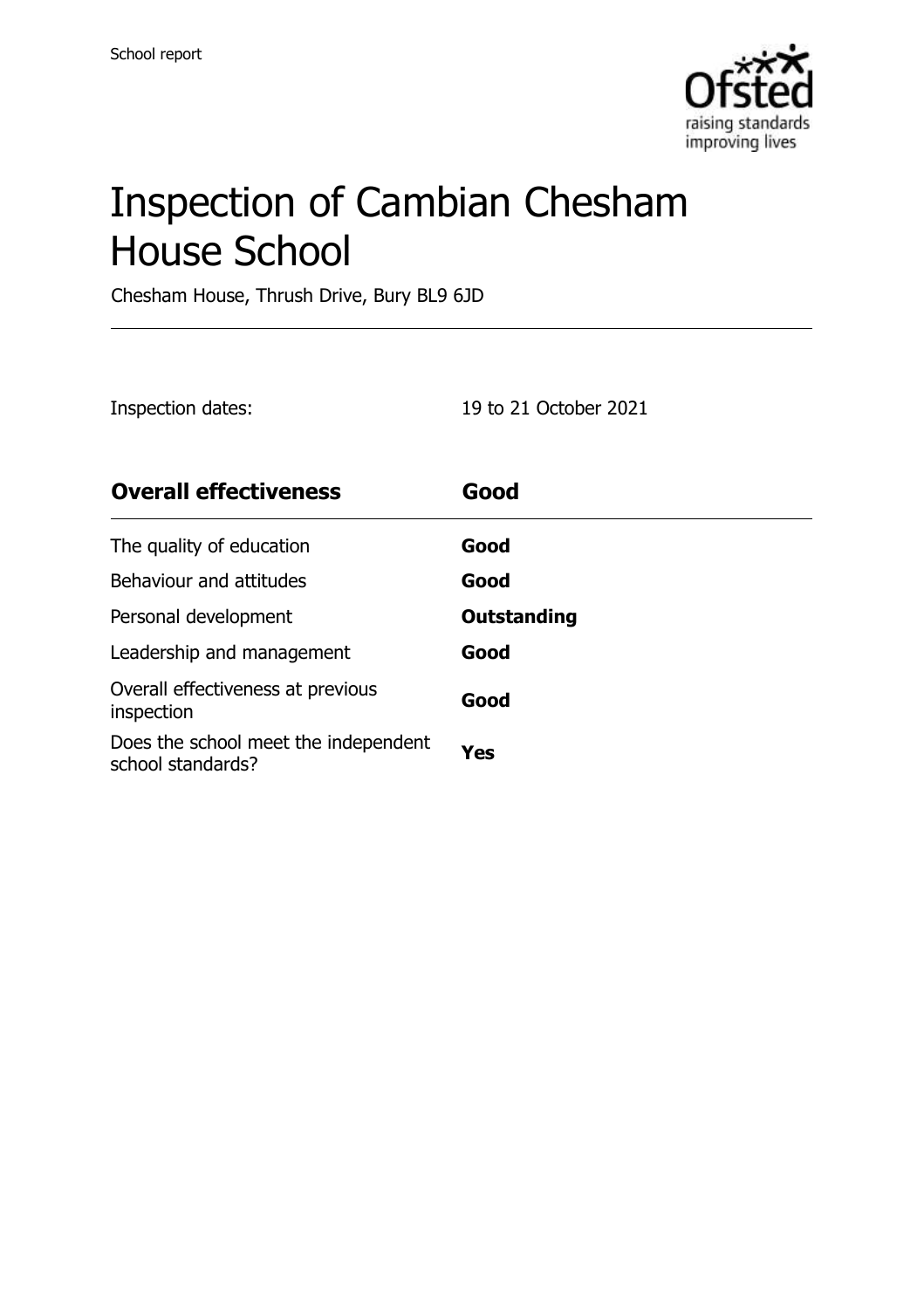

# **What is it like to attend this school?**

Pupils at Chesham House achieve well. This is because staff have high expectations of them and are skilled in meeting pupils' individual social, emotional and mental health needs. Staff help pupils to engage with their learning and to develop pride in their work.

Pupils who spoke with inspectors said that they enjoy coming to Chesham House. They recognise that their own and other pupils' behaviour improves over time. They listen in lessons and work hard. Pupils said that bullying does not happen often. Staff resolve any issues that arise. Pupils said that adults in the school treat them fairly. The actions of staff help pupils to feel safe in school.

Pupils' interests are met by the many enrichment activities made available. For example, staff provide out-of-school activities for pupils, such as dancing, singing and participation in youth organisations. Pupils value the personalised aspect of these activities. They enjoy taking on positions of responsibility, such as supporting charities in the local community. This builds their sense of self-belief and resilience.

#### **What does the school do well and what does it need to do better?**

Leaders have developed a well-structured curriculum. This prepares pupils effectively for the next stage of their education or training. Staff have considered the knowledge that they want pupils to learn and by when. For example, in science and art and design staff have strong subject knowledge and plan work that helps pupils to build their understanding of key ideas and skills over time. However, in a small minority of cases, staff's subject knowledge is not as well developed. Most staff deliver the curriculum with confidence. However, they have not received subjectspecific training. This means that staff do not deepen pupils' understanding in all subjects.

For most subjects, teachers use assessment information skilfully. This helps staff to identify what pupils already know and can do. However, in some subjects, assessment is not used as effectively to identify and plan for the precise next steps in learning for pupils.

Many pupils have gaps in their reading skills. For this reason, the headteacher has raised the profile of reading in school. Staff are well trained to teach reading. There is a well-resourced reading area where pupils enjoy reading books. Those pupils who spoke with the inspectors said that their work across the curriculum has improved as a result of their improved reading skills.

All pupils at the school have special educational needs and/or disabilities (SEND). Leaders and teachers are skilled at identifying and understanding the needs of these pupils. Staff know each pupil's needs and ensure that they can access the suitably ambitious curriculum.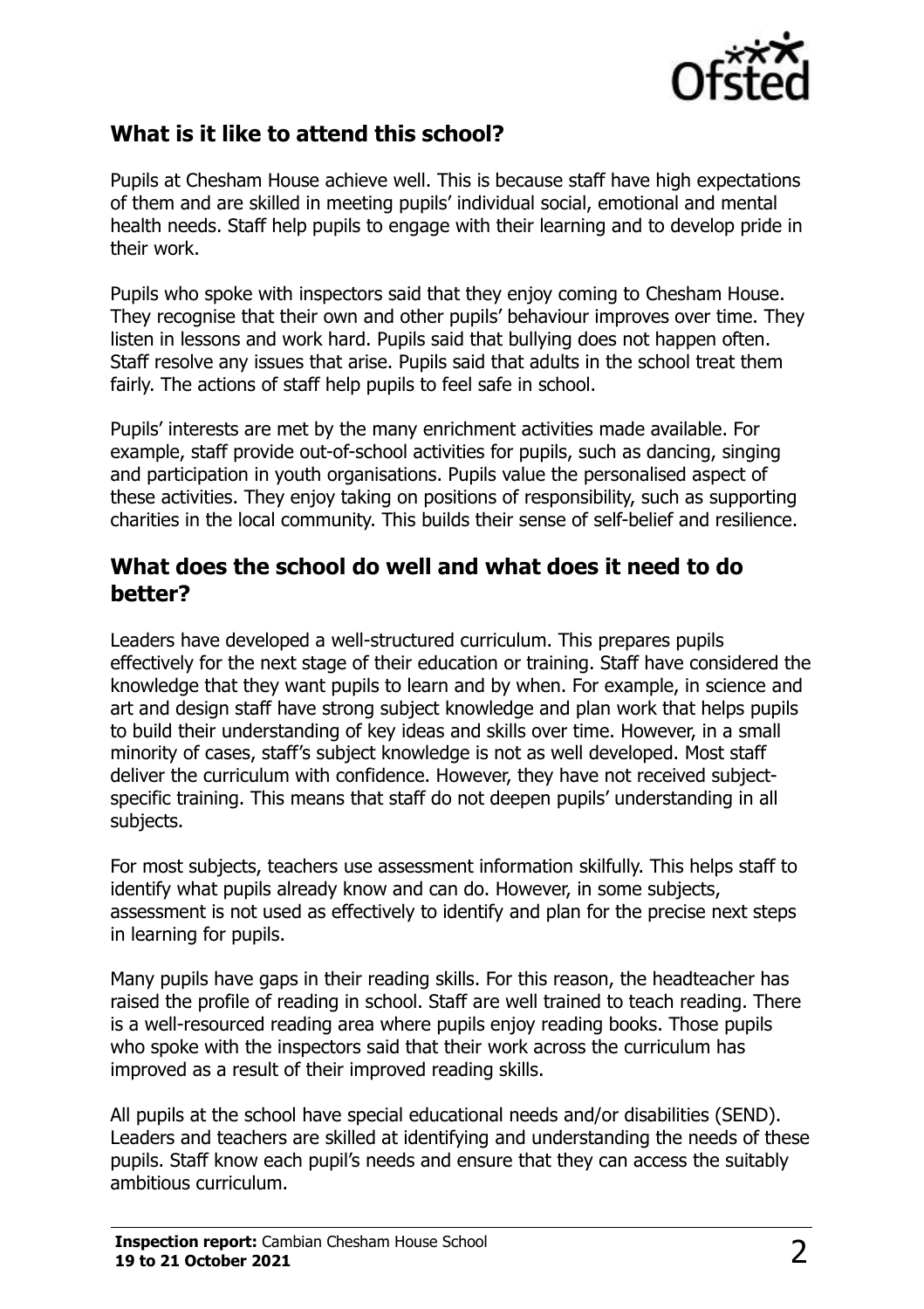

Leaders give careful thought to how the curriculum provides for pupils' personal development as many pupils have previously had long periods of time out of education. Pupils' learning is enriched by a range of workshops, and visitors to school. For example, pupils were able to build on their learning in personal, health and social education through a challenging workshop on gender issues and perceptions. Pupils discuss what democracy, tolerance and the rule of law mean to them. They demonstrate a secure understanding of other cultures and religions. Pupils also have a good understanding of keeping healthy. Leaders have carefully introduced the statutory guidance on relationships, sex and health education. Pupils therefore learn about the right to give, withdraw and withhold consent.

Pupils are helped to become more positive about their futures. This is in part due to staff's high aspirations for them. Careers education, information, advice and guidance is exceptionally strong. This helps pupils to know about the different opportunities that are available to them when they leave the school.

Pupils develop positive attitudes towards their learning. Sometimes disruption occurs in lessons due to pupils' learning and behaviour needs. However, other pupils are able to complete their work because staff are skilled in dealing with incidents quickly and sensitively.

Leaders work closely with several local authorities. They provide the necessary information in regard to provision for pupils with an education, health and care plan.

Leaders demonstrate the skills and knowledge needed to ensure that the independent school standards are met. They ensure that relevant information is published on the school's website. This includes the safeguarding policy and contact information for the proprietor body. They also ensure that information available to parents, carers and others is accurate and accessible. For example, the website contains a link to the most recent Ofsted report and school policies.

The proprietor body contributes to the leadership of the school very well. Members have a precise understanding of the school's strengths, but also where further developments could be made. The proprietor body ensures that the school meets all the independent school standards consistently. For example, premises are well maintained. Classrooms are suitable for use and specialist equipment is available for subjects such as science and computing. The proprietor body has put in place efficient and effective systems for ensuring the welfare, health and safety of pupils. The school also has an accessibility plan that complies with schedule 10 of the Equality Act 2010.

The headteacher has created a climate where all staff feel valued. Leaders are mindful of staff's workload and well-being and staff appreciate this.

# **Safeguarding**

The arrangements for safeguarding are effective.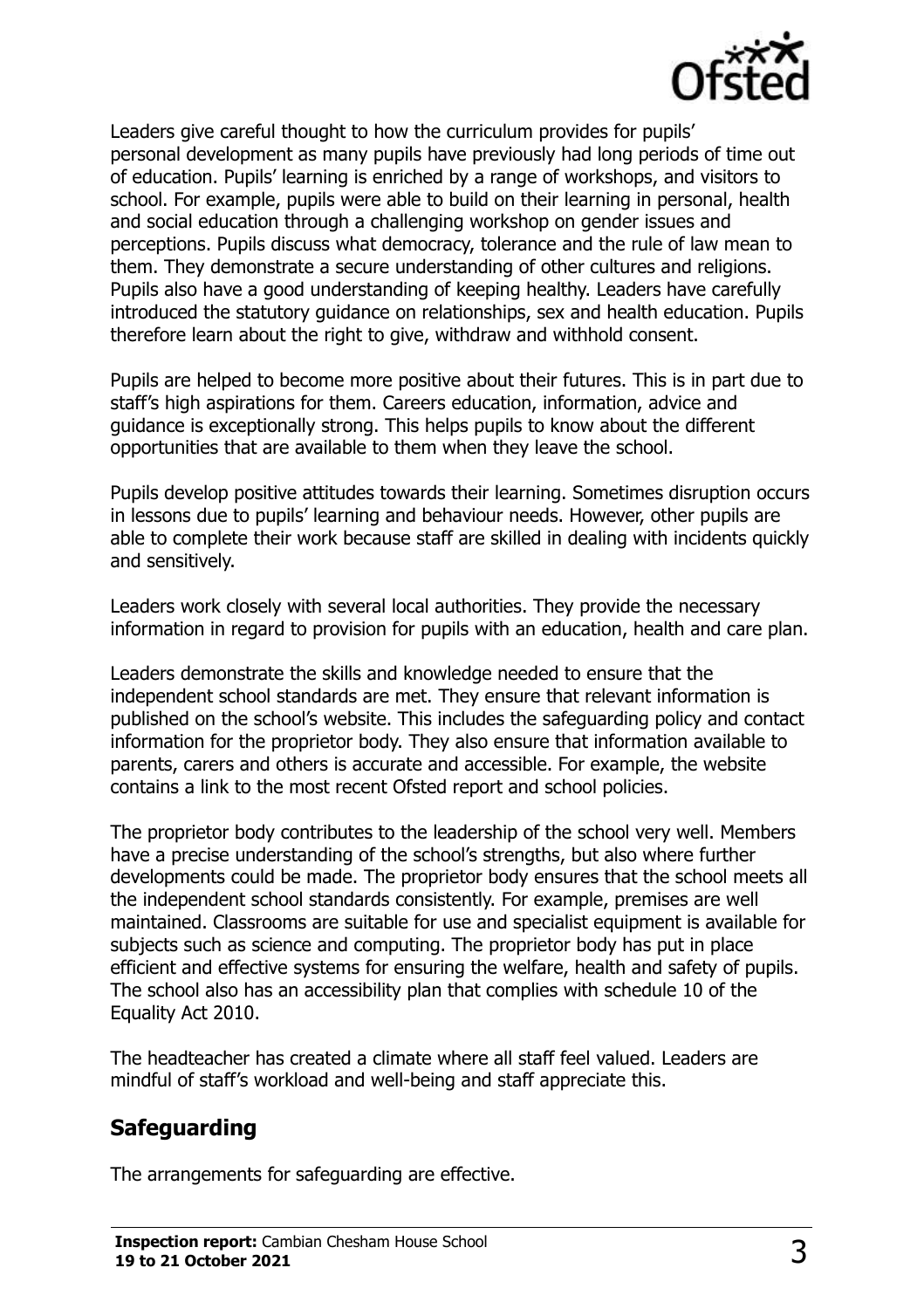

Leaders promote safeguarding through all aspects of their work. They ensure that relevant policies are fit for purpose and that staff follow them. Leaders pursue any concerns and involve experts from beyond the school where necessary. This includes social care, educational welfare and the police.

Staff understand their safeguarding responsibilities. The vigilant care of pupils is evident in their daily work. Staff take prompt action if they identify any potential concerns. This contributes to a strong safeguarding culture.

#### **What does the school need to do to improve?**

#### **(Information for the school and proprietor)**

- Some staff have not received subject-specific training in all areas of the curriculum. This means that in some subjects pupils are not able to deepen their understanding. Leaders should ensure that staff have the necessary subjectspecific knowledge to deliver the full curriculum in all key stages. This will help staff to deliver the curriculum with higher levels of expertise, so that pupils know and remember more.
- In some subjects, assessment information is not used well. This means that pupils do not always build on what they already know. Leaders should ensure that teachers understand how to use assessment information effectively in all subjects. This will help pupils to deepen their knowledge across the curriculum.

#### **How can I feed back my views?**

You can use [Ofsted Parent View](http://parentview.ofsted.gov.uk/) to give Ofsted your opinion on your child's school, or to find out what other parents and carers think. We use information from Ofsted Parent View when deciding which schools to inspect, when to inspect them and as part of their inspection.

The Department for Education has further quidance on how to complain about a school.

If you are the provider and you are not happy with the inspection or the report, you can [complain to Ofsted.](http://www.gov.uk/complain-ofsted-report)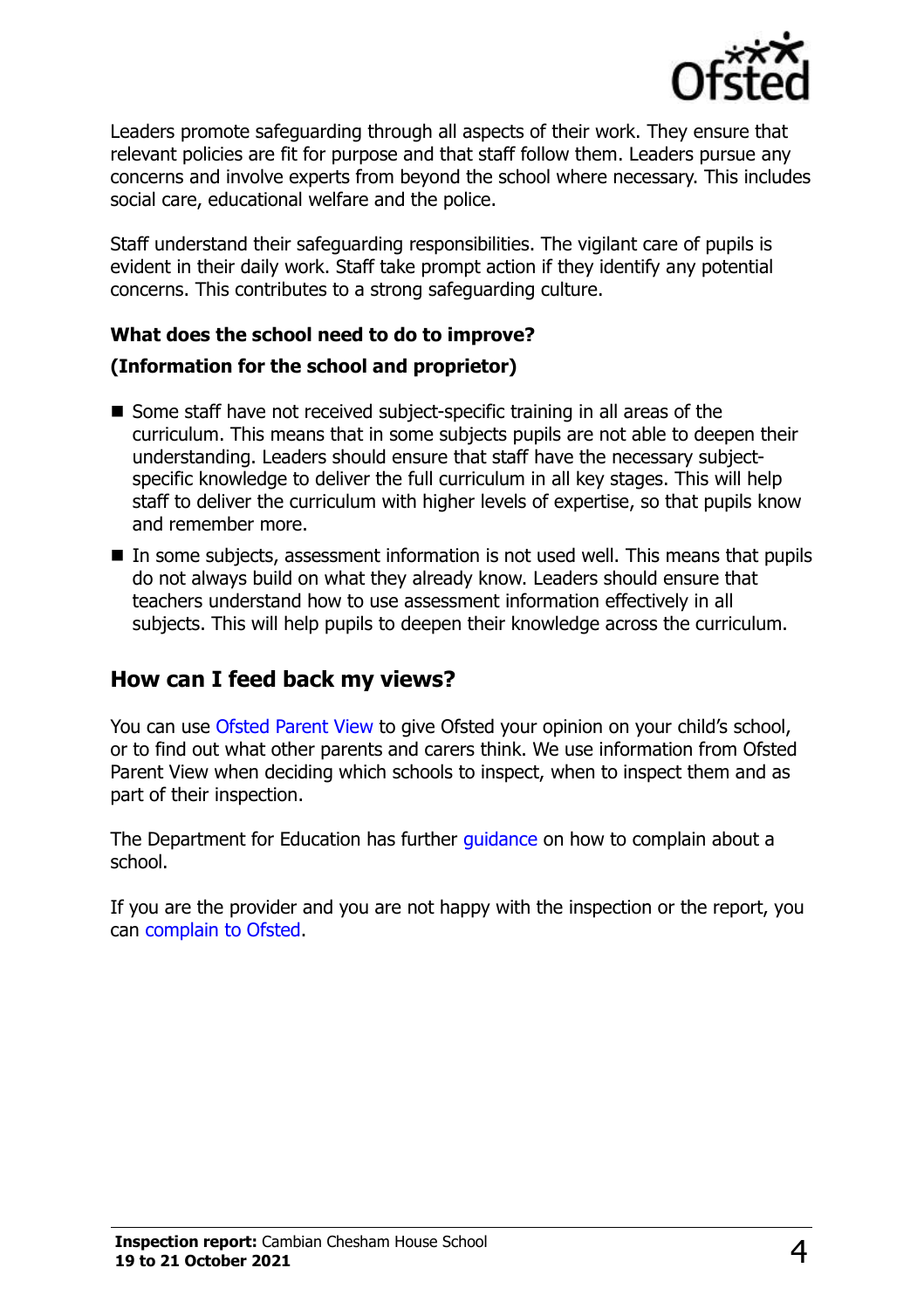

# **School details**

| Unique reference number             | 140205                                                                                                          |
|-------------------------------------|-----------------------------------------------------------------------------------------------------------------|
| <b>DfE registration number</b>      | 351/6002                                                                                                        |
| <b>Local authority</b>              | <b>Bury</b>                                                                                                     |
| <b>Inspection number</b>            | 10203835                                                                                                        |
| <b>Type of school</b>               | Independent school                                                                                              |
| <b>School category</b>              | Other independent special school                                                                                |
| <b>Age range of pupils</b>          | 10 to 18                                                                                                        |
| <b>Gender of pupils</b>             | Mixed                                                                                                           |
| Number of pupils on the school roll | 8                                                                                                               |
| <b>Number of part-time pupils</b>   | $\mathbf{1}$                                                                                                    |
| <b>Proprietor</b>                   | CareTech                                                                                                        |
| <b>Chair</b>                        | <b>Andrew Sutherland</b>                                                                                        |
| <b>Headteacher</b>                  | Caroline Sullivan                                                                                               |
| <b>Annual fees (day pupils)</b>     | £45,868                                                                                                         |
| <b>Telephone number</b>             | 01617 637072                                                                                                    |
| Website                             | https://www.cambiangroup.com/specialist<br>-education/our-schools/semh-<br>schools/cambian-chesham-house-school |
| <b>Email address</b>                | education@cambiangroup.com                                                                                      |
| Date of previous inspection         | 17-19 October 2017                                                                                              |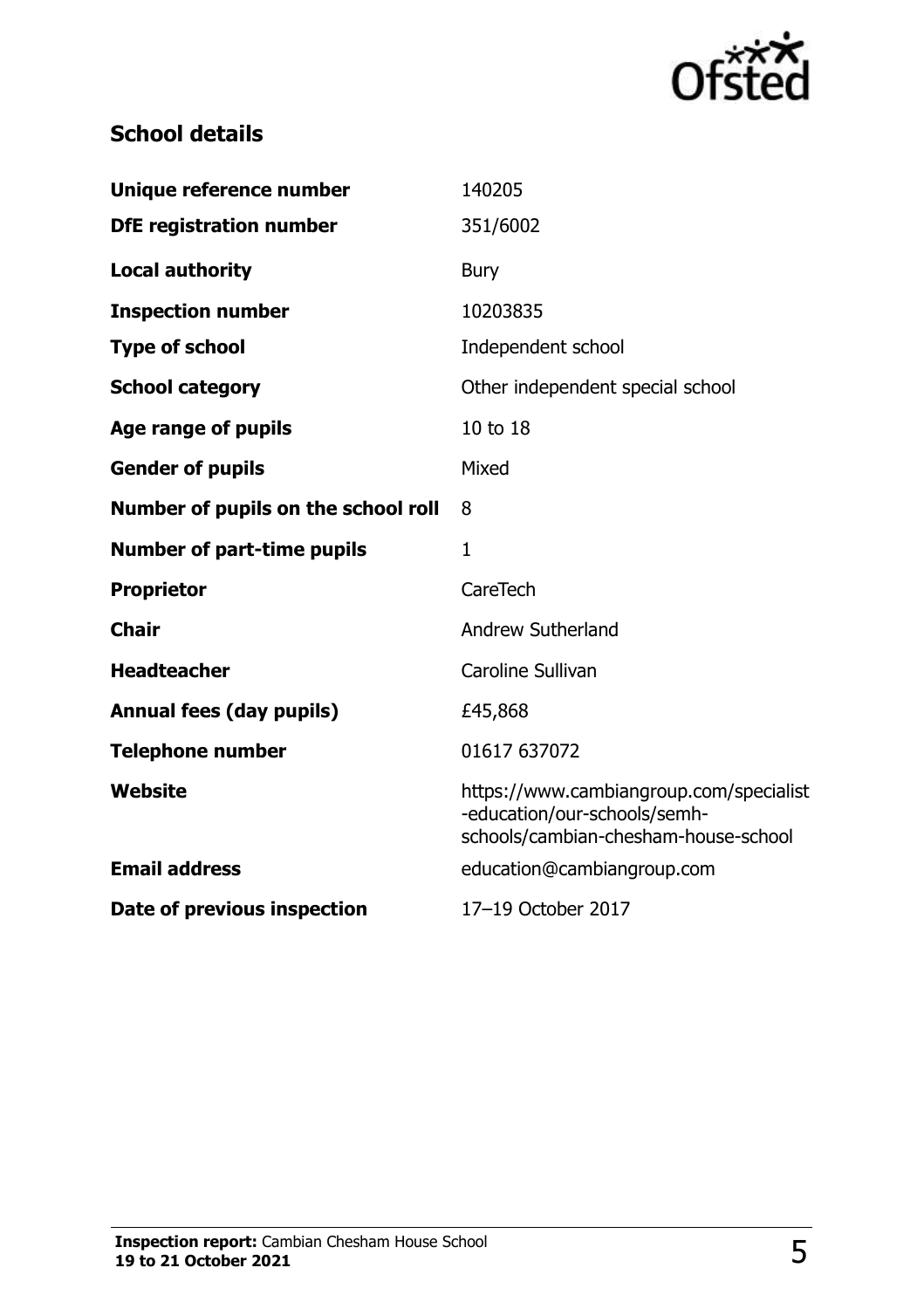

#### **Information about this school**

■ The school uses one alternative provider.

### **Information about this inspection**

Inspectors carried out this inspection under section 109(1) and (2) of the Education and Skills Act 2008. The purpose of the inspection is to advise the Secretary of State for Education about the school's suitability for continued registration as an independent school.

The school meets the independent school standards. These are the requirements set out in the schedule to the Education (Independent School Standards) Regulations 2014.

- This was the first routine inspection the school has received since the COVID-19 pandemic began. The inspectors discussed the impact of the pandemic with school leaders and have taken that into account in their evaluation of the school.
- Inspectors carried out deep dives in early reading, science, computing and mathematics. They held discussions with senior leaders, subject leaders and teachers. They also talked to pupils about their learning and scrutinised their work.
- In addition, inspectors considered other subjects as part of this inspection. They held discussions with the subject leaders, sampled work and talked to pupils.
- Inspectors met with senior leaders and reviewed documentation related to safeguarding.
- Inspectors met with a representative of the proprietor group, curriculum leaders, and the special educational needs coordinator. They reviewed a range of documentation including that related to the school's self-evaluation and governance.
- Inspectors talked to staff and pupils. They analysed the one response to Ofsted Parent View, Ofsted's online questionnaire, and one free-text response. They also talked to representatives of two local authorities.

#### **Inspection team**

Simon Hunter, lead inspector **Her Majesty's Inspector** 

Linda Emmett **Her Majesty's Inspector**